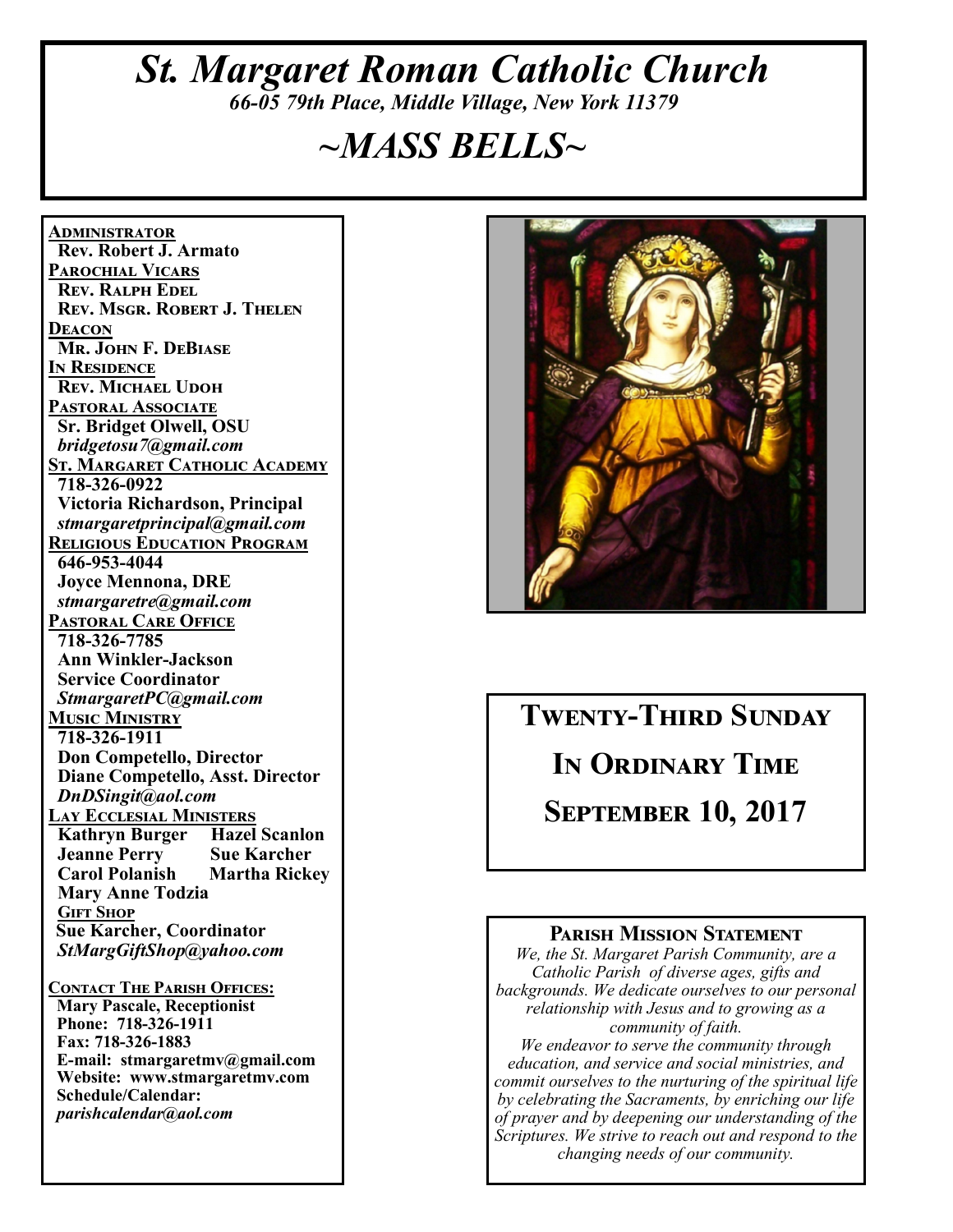### *MASSES FOR THE WEEK*

| SUN.<br>7:30<br>9:00<br>10:30<br><b>NOON</b> | <b>SEPTEMBER 10 - TWENTY-THIRD</b><br><b>SUNDAY IN ORDINARY TIME</b><br>Viola Giordano<br>Lea Sansone/Nevenca Jelencovich/<br>Saveria Prozioso/Josephine DiMaria<br>Yolanda & Make Sisto<br>Fire Lt. Kevin J. & William Pfeifer<br>5:00PM People of the Parish    |
|----------------------------------------------|-------------------------------------------------------------------------------------------------------------------------------------------------------------------------------------------------------------------------------------------------------------------|
| MON.<br>7:00<br>9:00                         | <b>SEPTEMBER 11 - WEEKDAY</b><br><b>Christopher Amoroso</b><br>Franziska & Rudolph Stalzer                                                                                                                                                                        |
| TUE.<br>7:00<br>9:00                         | <b>SEPTEMBER 12 - THE MOST HOLY</b><br><b>NAME OF MARY</b><br>Mary Watras<br><b>Sister Brigid Kelly</b>                                                                                                                                                           |
| WED.<br>7:00<br>9:00                         | <b>SEPTEMBER 13 - ST. JOHN</b><br><b>CHRYSOSTOM</b><br><b>Michael Nugnes</b><br>Philippo & Leonardo Curatolo                                                                                                                                                      |
| THU.<br>7:00<br>9:00                         | <b>SEPTEMBER 14 - THE EXALTATION OF</b><br><b>THE HOLY CROSS</b><br><b>Anne Hubert</b><br>Vincenza, Mariano & Salvatore Palmeri                                                                                                                                   |
| FRI.<br>7:00<br>9:00                         | <b>SEPTEMBER 15 - OUR LADY OF</b><br><b>SORROWS</b><br>Arthur Rogers (ANNI)<br>Jane Normandia/Mary Columbia                                                                                                                                                       |
| SAT.<br>8:30<br>5:00PM                       | <b>SEPTEMBER 16 - STS. CORNELIUS/</b><br><b>CYPRIAN</b><br><b>COLLECTIVE: Fred Basedow</b><br>John J. & Margaret M. Forte                                                                                                                                         |
| SUN.<br>7:30<br>9:00<br>10:30<br><b>NOON</b> | <b>SEPTEMBER 17 - TWENTY-FOURTH</b><br><b>SUNDAY IN ORDINARY TIME</b><br>Rev. William R. Dulaney<br>Calogero e Salvatore DiMaggio/<br>Carlo Studiale/Felicetta LaManna Raia/<br>People of the Parish<br>George Caccioppo<br>5:00PM Edward H. & Ellen T. Morressey |

#### **PROPER ATTIRE FOR MASS**

Please remember that what we do at Mass is a special meeting with our God in His Word and His Sacrament. Dress appropriately for this encounter with the Holy One.

# **PARISH INFORMATION**

**If you're not registered, please visit the Rectory office, which is open from Monday through Friday, 9 am to noon and 1 pm to 7:30 pm.** 

**CONFESSIONS** - Saturday, 4-4:45 pm or by appointment with a priest.

**NOVENA** to Our Lady of the Miraculous Medal Mondays after the 9am Mass.

**MORNING PRAYER** daily from Monday through Friday at 8:45 am.

**BAPTISMS** take place on the 1st and 3rd Sundays of the month. Please call the rectory for an appointment and to register your child.

**WEDDINGS MUST** be scheduled at least six months in advance by appointment with a priest or a deacon. Please call the rectory office. For marriage preparation information visit www.pre-cana.org.

**THE BEREAVEMENT GROUP** meets on the 1st and 3rd Thursday of the month at 10 am in the Convent meeting room. Call Ann at 718-326-7785.

**THE ENGLISH CHOIR** rehearses on Tuesday, at 7 pm in the Church. Tenors and baritones needed!

**IL CORO ITALIANO** prattica ogni Domenica prima della Messa Italiana.

**THE CHILDREN'S CHOIR** rehearses on Monday, from 6-7 pm in the Church. For more info, DnDsingit@aol.com

**BOY SCOUT TROOP #119** meets on Tuesdays from 7:15-9 pm in the Parish Hall. New members are welcome, age 10 1/2 & up. Call Mr. Krzewski, 718-894-4099.

**CUB PACK #119** meets on Mondays from 7-8:30 pm in the Parish Hall. New members welcome, age 6 to 10-1/2. Call Mr. Krzewski, 718-894-4099.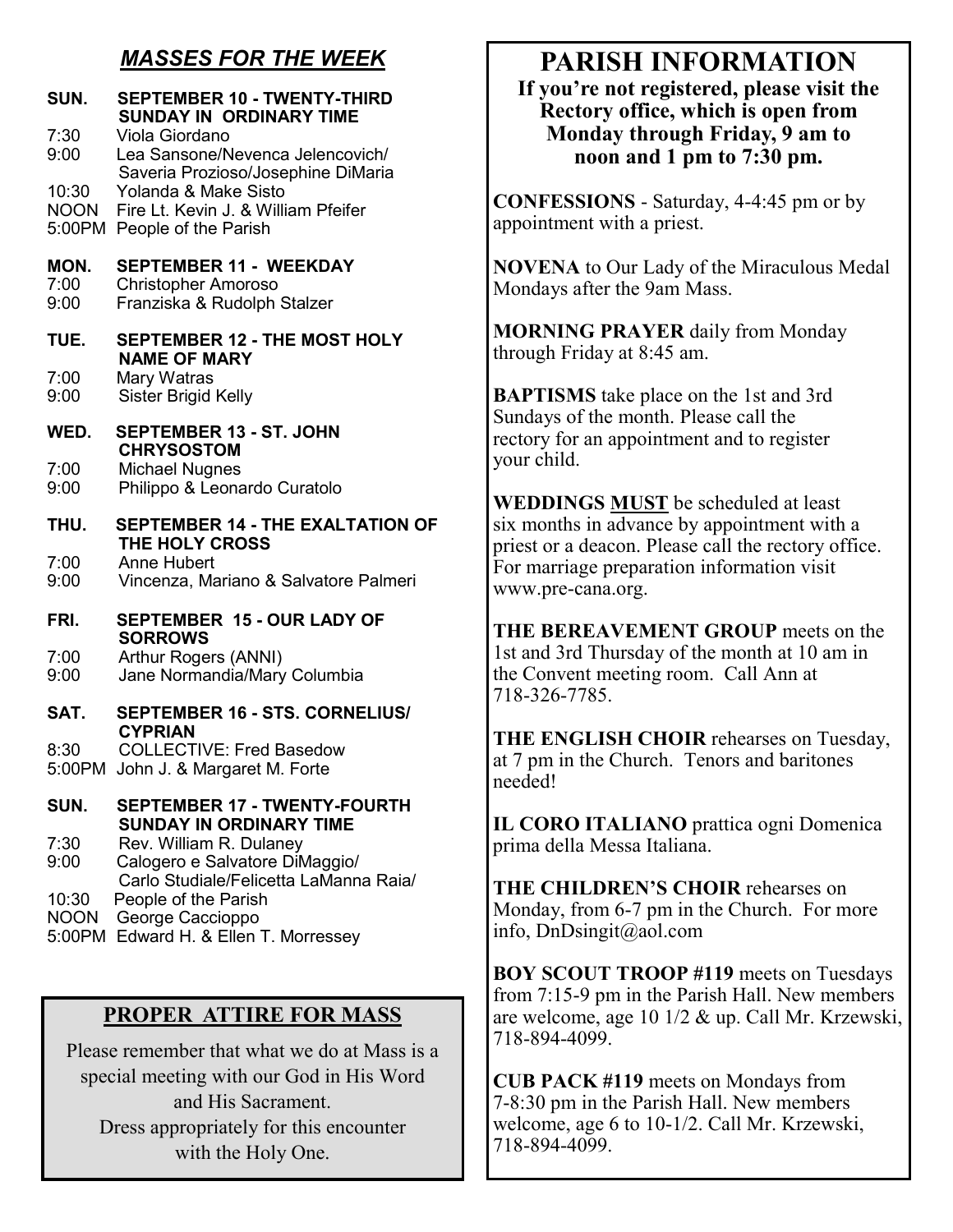# PLEASE PRAY FOR OUR SICK

Karen Guarascio, Connie Faccibene, Eileen Hinrichs, Linda Frazier, Angela Lenihan, Carol Falk, Cari Ann Falk-LoBello, Glen Falk, David J. McConville, Ronald Frazier, John Downer, Robert Sabini, Lee Falk, Patricia Johnson, Scott White, Baby McKinley Kelleher, Isabelle Azzaro, Lucy Lento, Sean Harrison, Michael Russo, Frank Cesare, Justin James Quirke, Rose Healy, Parrish Wert, Michael Hirst, Linda Castagna, Elizabeth Ott, Marion Caracciola, Baby Keila Mary Champoli, Brooke and Alexa Renda, The Ferrugio Family, Dorothy Mai, Marc Gandasegui, Bob & Karen Schaefer, Maureen Harvey, Sandra Slattery, Shirley Chesley, Jim Daniels, Lola Anderson, George MGarry, Michael Mavin, Denis Fink, Marc Pagnozzi, Rose Gorman, Gerard Michels, John Vannata, Richard Santangelo, Joseph Simon,

#### *The names will remain for 3 months ONLY, unless you call 326-1911 and ask for continued prayers*

**Prayer Requests Pray for vocations to the Priesthood and Religious Life. Please pray for our men and women from our Parish serving in the defense of our country: Lt. Col. Thomas Frohnhoefer Sgt. Robert A. Domenici** 



#### *WE RECALL OUR BELOVED DECEASED*

*Especially, Rosemarie Loiacono, May they rest in Christ's Peace!* 

### *MEMORIALS WINE & HOST THIS WEEK*

*are offered in memory of Catherine Lenihan at the request of Madeleine & Jim Conlon.* 

### *TABERNACLE LAMP THIS WEEK*

*is lit in memory of Patricia DiChiaro, Erwin Erker and Fire Lt. Kevin J. Pfeifer.* 

*"They were our neighbors, our husbands, our children, our sisters, our brothers, and our wives. Our countrymen, and our friends. They were us."* 



### **TODAY'S READINGS**

**First Reading** - Warn the wicked, trying to turn them from their ways (Ezekiel 33:7-9).

**Psalm** - If today you hear his voice, harden not your hearts (Psalm 95).

**Second Reading** - Owe nothing to anyone, except mutual love (Romans 13:8-10).

**Gospel** - If two agree about anything for which they pray, it shall be granted to them. (Matthew 18:15-20).

### **READINGS FOR THE WEEK**

Monday: Col 1:24 - 2:3; Ps 62:6-7, 9; Lk 6:6-11 Tuesday: Col 2:6-15; Ps 145:1B-2, 8-11; Lk 6:12-19 Wednesday: Col 3:1-11; Ps 145:2-3, 10-13ab; Lk 6:20-26 Thursday: Nm 21:4b-9; Ps 78:1bc-2, 34-38; Phil 2:6-11; Jn3:13-17 Friday: 1 Tm 1:1-2, 12-14; Ps 16:1b-2a, 5, 7-8, 11; Jn 19:25-27 or Lk 2:33-35 Saturday: 1 Tn 1:15-17; Ps 113:1b-7; Lk 6:43-49 Sunday: Sir 27:30 - 28:9; Ps 103:1-4, 9-12; Rom 14:7-0; Mt 18:21-35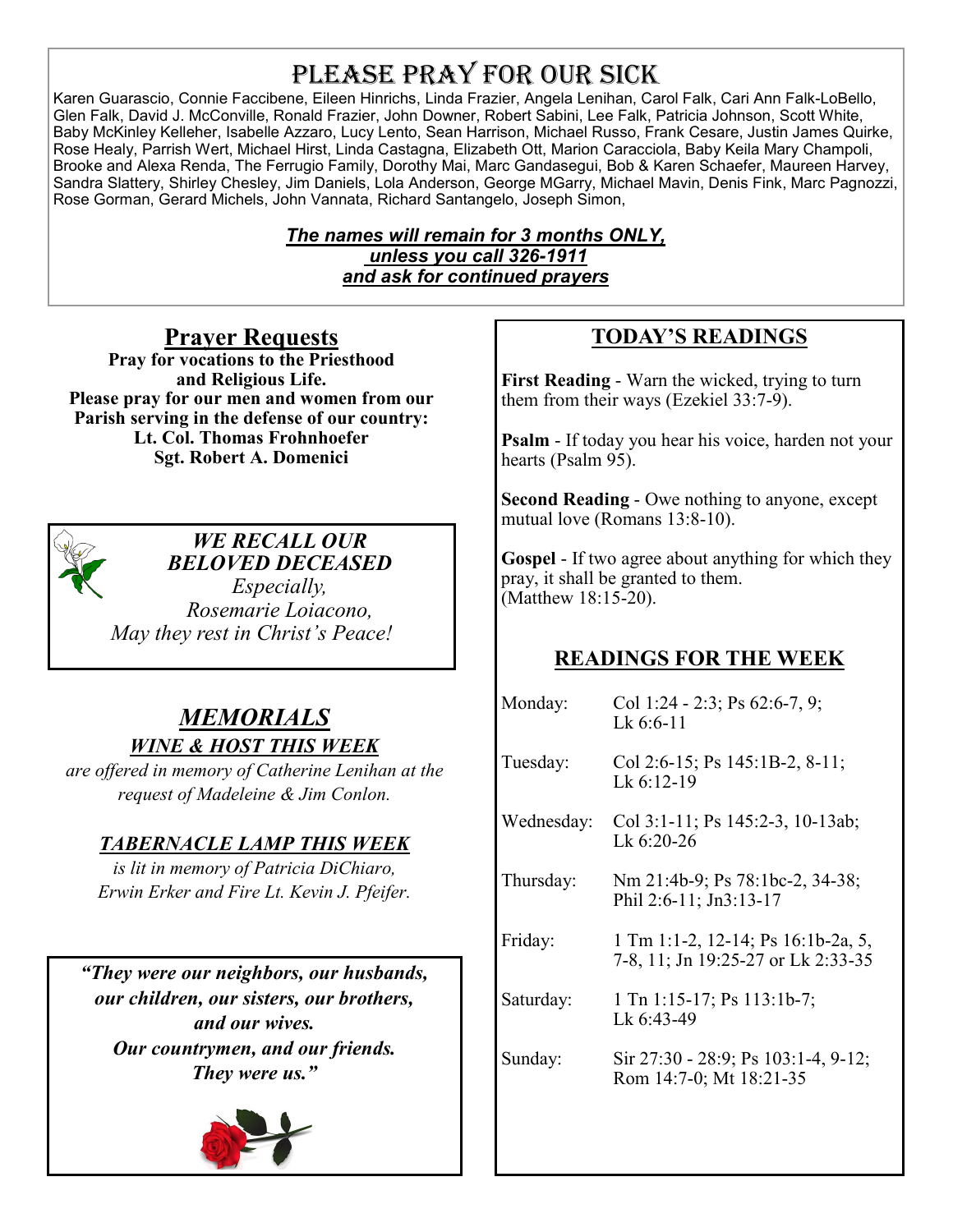

## *RELIGIOUS EDUCATION REGISTRATION*

is now available online! Click here: http.//stmargaretmv.com/ religiouseducationprogram/ online-form/or visit our website at www.stmargaretmv.com and go to the Religious Education Program page. You can print forms and drop them off, or fill out the forms right online as well as pay online. We offer our program on Wednesdays for grades 1-8. Grades 1-4 meet from 4-5:30pm and the older grades meet evenings from 7-8:15pm. We are also offering an enrichment class for grade 8 that meets on Mondays from 4-5:15pm. If you have questions, please feel free to call 646-953-4044 or email stmargaretre@gmail.com, refer to the website or our parish app for updates in Religious Education. Blessings!

**~ Ms. Joyce** 

# **ST. MARGARET PARISH**



*DINNER/DANCE*  Saturday, October 7, 2017 from 7:30 - 11:00pm in St. Margaret Parish Center Hot buffet - Beer/Soda - Dessert *LIVE MUSIC*  Donation, \$35.00 per person **FOR TICKETS** call Sal Cali, 718-496-2584 or 718-326-4073

*We Regret to inform you of the death of SISTER JEAN REDIGAN, O.S.U. Sister Jean was former Principal of Our Lady of Hope School. May she rest in Christ's peace!* 



## **A JOURNEY**

 With Christ as their center, the Apostles began a journey of faith which spanned their lifetimes and which bears fruit even today. As their spiritual lives grew so did their commitment to serving the poor and the needy. Using their unique God-given gifts, they sought to transform the causes of injustice in their world.

 *ARISE* is about a spiritual journey which leads us to live the Gospel in our daily lives.

> **SIGN-UP SUNDAYS SEPTEMBER 10th & 17th**

### *GOD'S WATCHERS*

 In the ancient would watchmen were extremely important people. They kept communities safe, and were there to alert them to any impending danger or attack. Before locks, alarms, and security system, watchmen were the protectors, the safety measure. So when the Lord charges Ezekiel as a watchman today, it is a weighty charge. So weighty, we learn, that if Ezekiel fails to sound the alarm for those around him and they perish in a state of wickedness, Ezekiel will be held responsible! This profound connection between God's will on earth and in heaven is repeated in todays Gospel, where Jesus instructs us that we are to be the security force, the watchers placed on alert that nowhere in the Body of Christ, the Church, will there be any two members of the one Body who are not reconciled. Scripture tells us that Jesus reconciled all things in heaven and on earth through the Blood of His Cross. But we are given the mission to continue that reconciliation on earth as in Heaven through our ceaseless efforts to be, as Paul would write, ambassadors of reconciliation. Let us not get too comfortable thinking that we are responsible only for keeping our own lives from the path of wickedness and disagreement. We are also held accountable for the lives of the members of Christ's Body around us.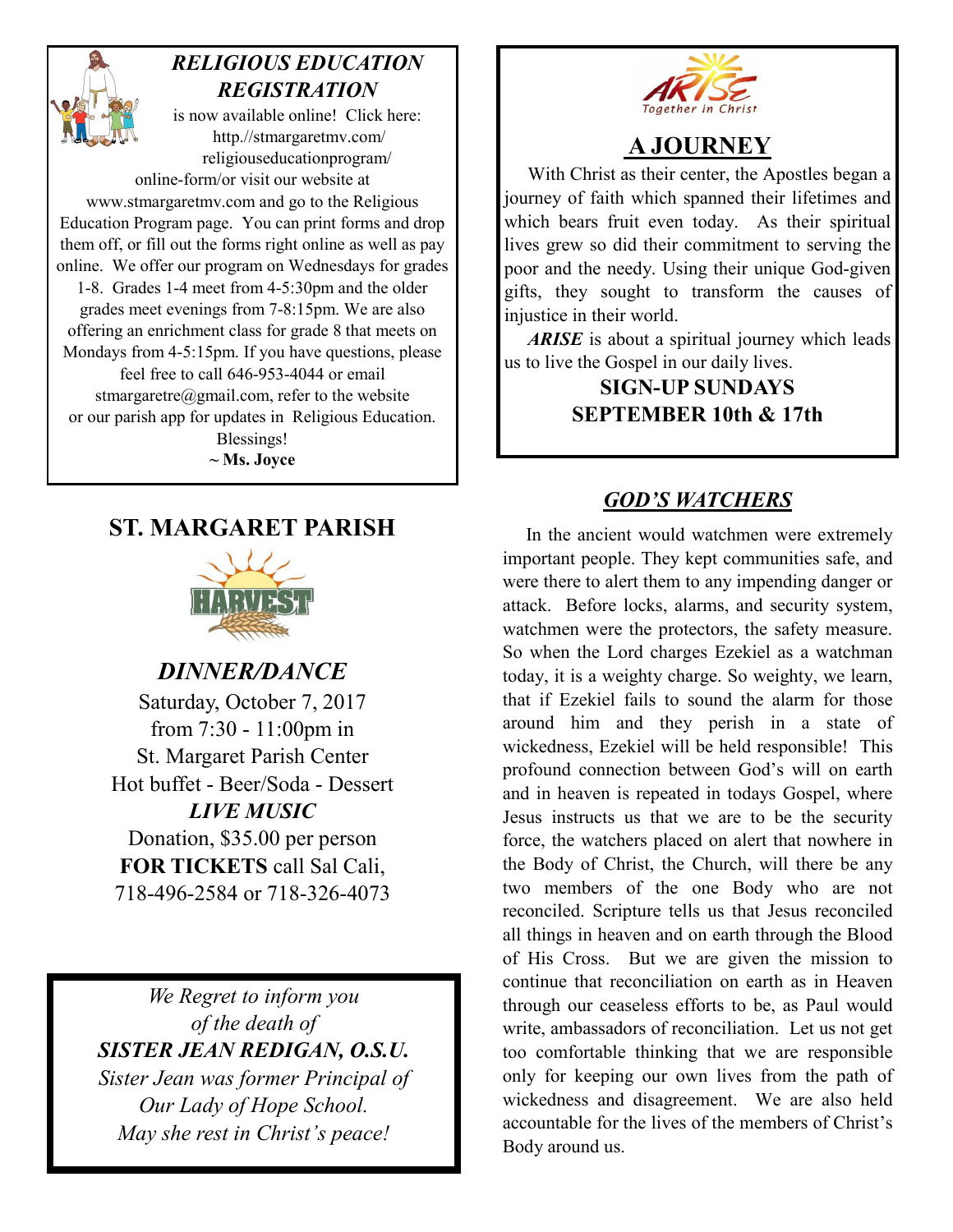

#### **FROM THE ACADEMY . . . .**

On behalf of the board, administration, faculty and staff, we welcome everyone to the 2017-2018 school year. Mark your calendars for some

*GREAT EVENTS:* 

**Friday, September 29th** - Paint Night, doors open at 6:30pm.

**Sunday, October 1st** - Volunteer sign up **Friday, October 20th** - Race for Education **Friday, November 17th** - Supermarket Blitz

#### *TREASURES FROM OUR TRADITION*

 On Good Friday, at the heart of the Triduum, the commemoration of the Lord's Passion is colored by sobriety and decorum, but this Thursday the mystery comes in a luminous celebration of Christ's victory. In its deepest origins, the Exaltation of the Holy Cross is the feast of a dedication of a church, since in the year 335 the Church of the Holy Sepulchre was dedicated on September 13, and on the following day the true Cross discovered by St. Helena was brought outside to the faithful for veneration. It is a great feast of the Eastern Church, which often marks it by having the whole assembly prostrate themselves on the floor honoring the life-giving Cross.

 At the core of the tradition is the quest of Helena, mother of the Emperor Constantine, to acquire the Cross and the nails of the Crucifixion from the ruins of Jerusalem. When she was satisfied that she had found them, thanks to the healing of a sick man whose body was placed on the Cross, she had her son fund the building of the great basilica. The history of the relic is complicated, especially because it was carried off by invading Persians in the year 614 and went missing for fifteen years. Thursday's feast does not celebrate the relic, but rather the life-giving Cross from which salvation flows. It's a good day to look around your house of office: Don't those walls look bare without a cross? What better day to remedy that?



THE ST. VINCENT dePAUL FOOD PANTRY is located at 66-25 79 Place The pantry is open on WEDNESDAY AND SATURDAY from 10am to 12 Noon.

**Due to the large food donations (1700 items) from Eagle Scout candidate, Sebastian, the food pantry can no longer accept food donations due to lack of space. Exceptions are ground coffee, canned or powdered milk, canned meats and canned fruit. Thank you for your generosity.** 

#### **SAINT MARGARET GIFT SHOP**

Open Wednesdays, 12pm - 4pm Saturdays, 4pm - 5pm and Sundays, 9am - 1pm We have a selection of religious goods: Rosaries - Medals - Gifts - Crucifixes Statues - Bibles and other books **AND MORE!** 

If we don't have it, we'll try to get it for you. The Gift Shop is located in the rectory. Please use the red side door in the parking lot.

If the door is closed, please knock. Contact us: StMargGiftShop@yahoo.com



# **DEFENSIVE DRIVING COURSE**

to be given in St. Margaret School Library on **SATURDAY, OCTOBER 14TH** 

from 9am to 3:30pm **THE COST:** \$45.00 per person **THE BENEFITS:** 10% discount on liability and collision insurance for 3 years. Up to 4 points deducted from your driving record. **CONTACT:** Sister Bridget at

718-326-1911 for more information or to register.